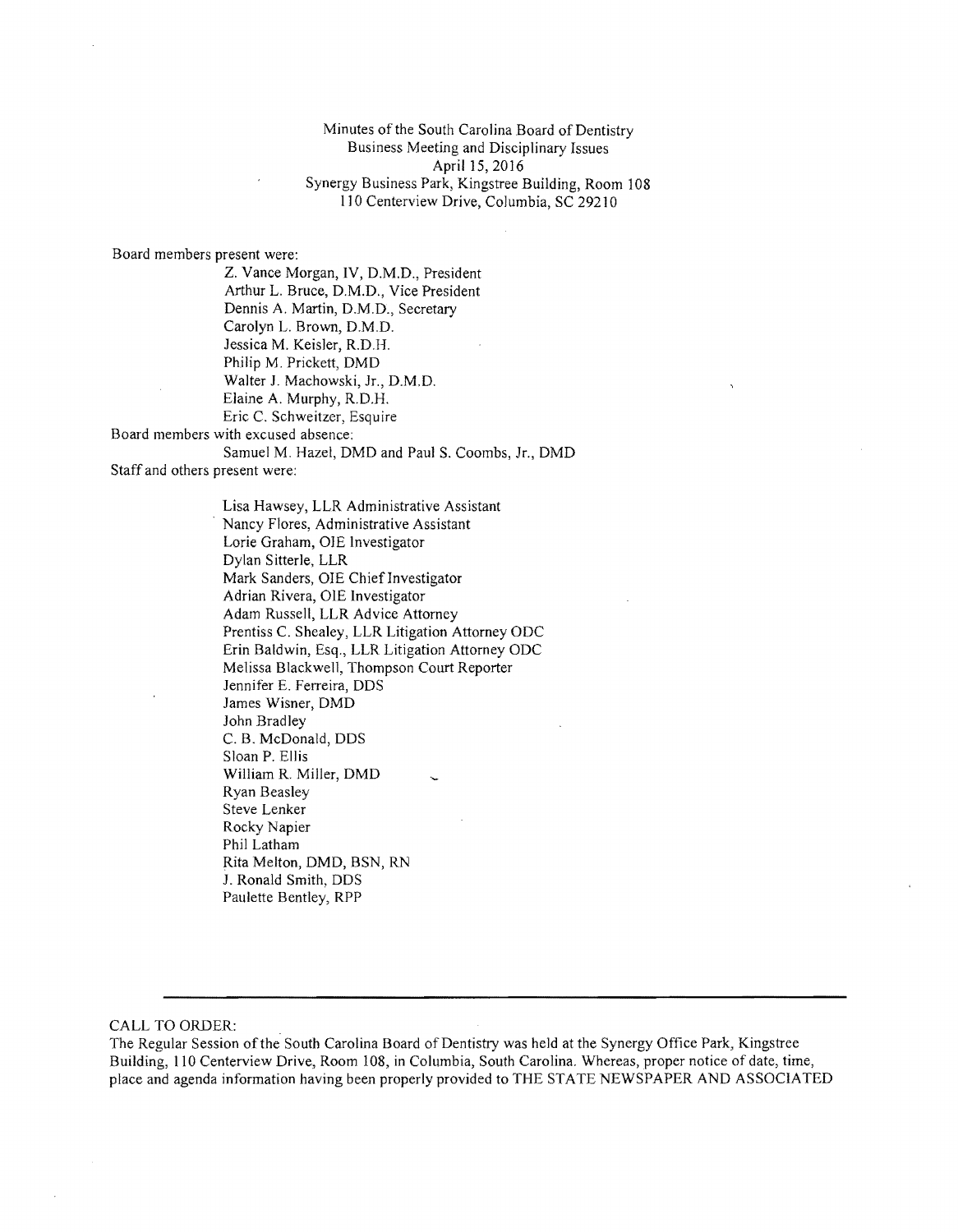BOARD MEETING MINUTES April 15,2016 Page 2

PRESS and proper notice also having been posted at the LLR Office Building 24 hours prior to the time scheduled for the meeting and a quorum having been noted as present, Dr. Morgan, Board President, called the meeting to order at 9:00 a.m. All votes referenced herein were unanimous unless otherwise noted. Excused absences were noted for Dr. Coombs and Dr. Hazel.

## APPROVAL OF THE AGENDA:

Motion: A motion was made by Dr. Bruce to approve the Agenda. Dr. Machowski seconded the motion. The motion carried.

#### APPROV AL OF THE MINUTES:

Motion: A motion was made by Mr.Schweitzer to approve the Minutes of the last meeting on January 15, 2016. Dr. Machowski seconded the motion. The motion carried.

Dr. Philip M. Prickett was introduced as the new board member.

DISCIPLINARY ISSUES REPORTS:

#### Investigative Review Committee (IRC) Reports:

The IRC report was presented by Lori Graham, OlE. The report was from the IRC held on March 31,2016.

**Motion:** A motion was made by Dr. Bruce to approve the IRC Report as presented for 20 Dismissals, 4 Formal Complaints, and 9 Letters of Caution. Ms. Murphy seconded the motion. The motion carried. **Motion:** A motion was made by Mr. Schweitzer to approve the written formal complaints. Dr. Bruce seconded the motion. The motion carried.

## OlE and ODC Management Reports:

The OlE Management Reports and ODC Management Reports were presented. Both were accepted as information.

DISPLINARY ISSUES: Disciplinary hearings are closed for the Board of Dentistry.

Motion: Mr. Schweitzer made a motion to go into private session for the disciplinary hearings. Ms. Murphy seconded the motion. The motion carried.

### Disciplinary Hearing - Case 2011-11

A hearing was held for the Respondent. Mr. Russell advised the Board. The State was represented by Prentiss C. Shealey, Esq. The Respondent was present and was not represented by counsel. A court reporter was present. The closed hearing commenced.

**Motion:** Mr. Schweitzer made a motion to go into Executive Session for legal advice. Ms. Murphy seconded the motion. The motion carried.

Motion: Mr. Schweitzer made a motion to return to Open Session. Dr. Bruce seconded the motion. The motion carried.

Motion: Dr. Bruce made a motion that the Respondent's license be placed in good standing and probation lifted. Dr.Prickett seconded the motion. The motion carried.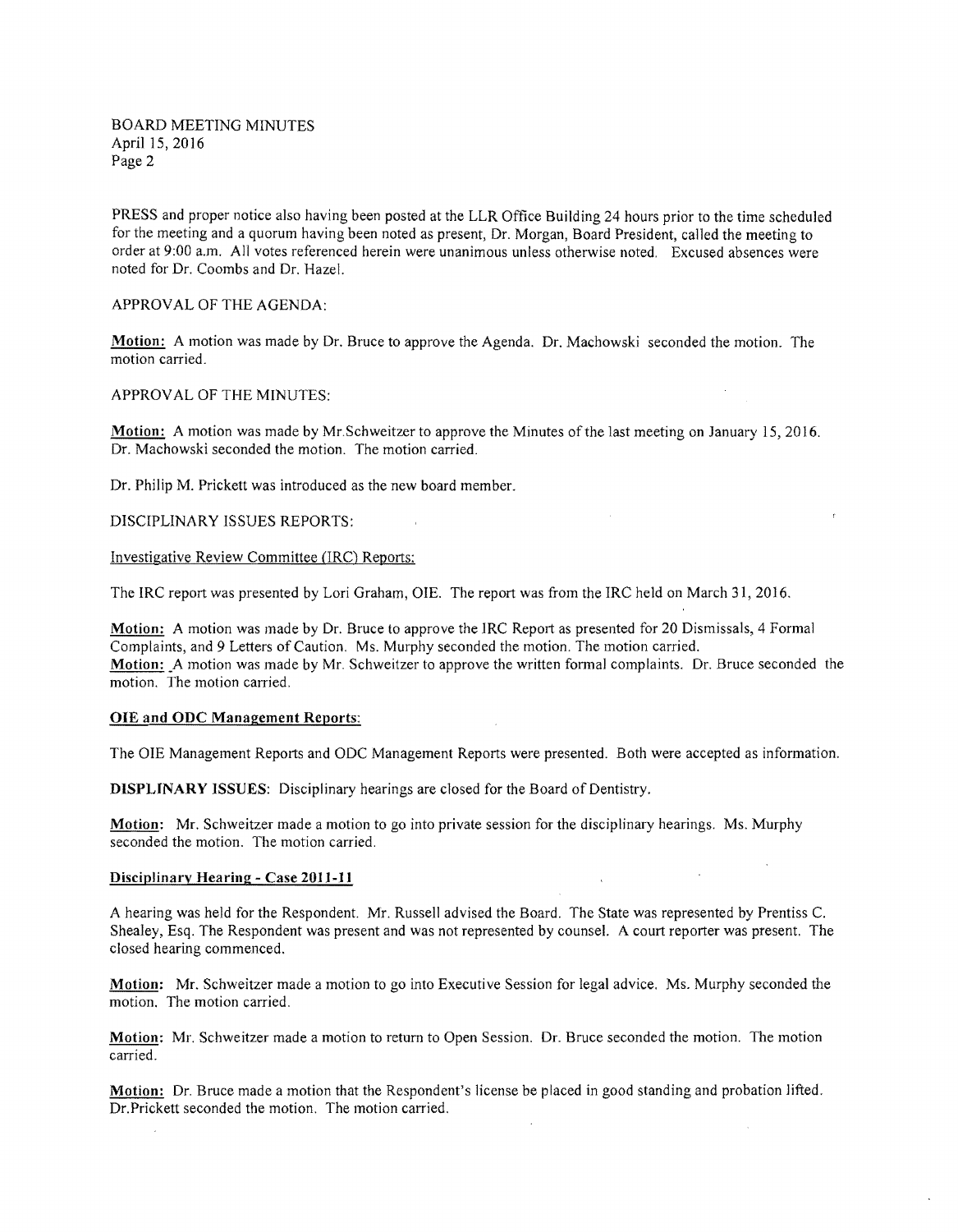BOARD MEETING MINUTES April 15, 2016 Page 3

#### Hearing for Case OGC-07-0006, OlE 2007-39

A hearing was held for the Respondent. Mr. Russell advised the Board. The State was represented by Erin Baldwin, Esq. The Respondent was present and was not represented by counsel. A court reporter was present. The closed hearing commenced.

Motion: Mr. Schweitzer made a motion to go into Executive Session for legal advice. Dr. Machowski seconded the motion. The motion carried.

Motion: Mr. Schweitzer made a motion to return to Open Session. Ms. Murphy seconded the motion. The motion carried.

Motion: Dr. Machowski made a motion to reinstate his license. Mr. Schweitzer seconded the motion. The motion carried.

#### Hearing for Case # 2015-40

A hearing to request to be released from RPP was held for the Respondent. Mr. Russell advised the Board. The State was represented by Prentiss C. Shealey, Esq.The Respondent was present via telephone and represented himself with waiver of counsel. He was sworn in by Notary Public, Terri Granger, at his office in Mt. Pleasant, S.c. A court reporter was present. The closed hearing commenced.

Motion: Mr. Schweitzer made a motion to go into Executive Session for legal advice. Dr. Machowski seconded the motion. The motion carried.

Motion: Dr. Bruce made a motion to return to Open Session. *Mr.* Schweitzer seconded the motion. The motion carried.

Motion: Mr. Schweitzer made a motion that he can be released from RPP and from the monitoring contract. Dr. Prickett seconded the motion. After a discussion led by Dr. Machowski, the motion was carried.

#### Disciplinarv Hearing Panel Recommendation for Case Nos. 2011-57,2011-74,2012-12,2014-70 and 2015-99

A hearing was held for the Respondent. He was represented by his attorney, John Bradley. Mr. Russell advised the Board. The State was represented by Prentiss Shealey, Esq. A court reporter was present. The closed hearing commenced.

Motion: Dr. Machowski made a motion to go into Executive Session. Ms. Murphy seconded it.

Motion: Mr. Schweitzer made a motion to return to Open Session. Dr. Bruce seconded it.

Mr. Schweitzer made a motion re the Board's actions to specifically address each of the cases that came before them, in particular case no. 2011-21 (which should be 2012-12). The Panel had recommended that they find a standard of care violation regarding one of the two patients in that case, which is B.K.; Mr. Schweitzer would like for his motion to address that part of that case and 2014-70 and 2014-99. Re: the first: he would move with regard to case no. 2011-21 (which should be 2012-12) that they find there was a violation of the Practice Act and that the Board require the Respondent to take a 1 hour CE course on crowns and bridge. Re: case no. 2014-70: Mr. Schweitzer would like to move that the Board adopt the Panel's recommendation that violated the Practice Act—the Panel recommended just a flat \$3,000.00 sanction; it wasn't allocated between any of the cases---Mr. Schweitzer would recommend to allocate \$2,000.00 of the monetary sanction to case no. 2014-70 and allocate \$1,000.00 to case no. 2014-99. In addition, he would like to adopt the Panel's recommendation and ask for 10 hours ofCE on ethics and advertising, probably S hours of each if there are appropriate S-hour courses; He would like to adopt the recommendation ofthe Panel that there be a public reprimand; and that lastly, the Respondent's license be placed on Probation until he has complied with all of the terms that were set forth which would be: payment of monetary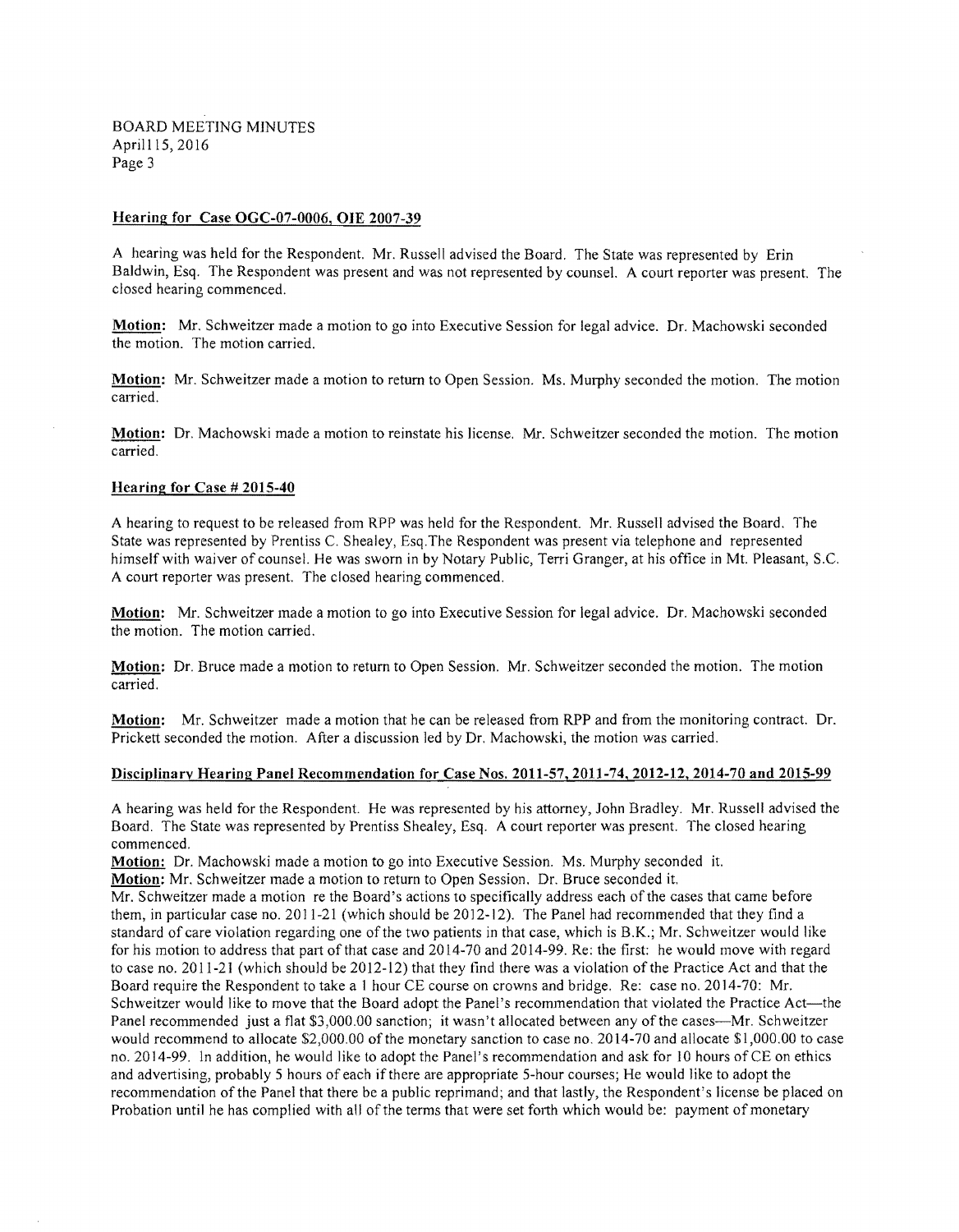BOARD MEETING MINUTES April 15,2016 Page 4

sanctions and completion of CEs. Further, the Respondent's license could be restored in a non-probationary status without having to come back to this Board for any additional proceedings. Dr. Martin seconded the motion. The motion carried.

### MOA: Case No. 2015-122

 A Memorandum of Agreement hearing was held for the Respondent The Respondent was represented by Sloan Ellis, Esq. Mr. Russell advised the Board. The State was representated by Erin Baldwin, Esq. A court reporter was present. The closed hearing commenced.

Dr. Machowski made a motion to go into Executive Session.

Mr. Schweitzer seconded it.

Mr. Schweitzer made a motion to go back into Open Session.

Dr. Machowski seconded it.

Motion: Dr. Machowski made a motion that the Board immediately reinstate his license and that it be immediately suspended and stayed upon completion of five years with the RPP program, with an additional three years of the Senior Program and paying a fine of\$5,000.00 within 30 days. He will need to come back before the Board after the three year Senior RPP Program to seek release of terms. After a brief discussion, Dr. Bruce seconded the motion. The motion carried.

#### Application Hearing

Dr. Jennifer Ferreira came before the board to seek approval for her license as a dentist in this state. Dr. Ferreira met with the Board without counsel. Adam Russell, Esq, is the Board's aqvice attorney. Her application was placed before the Board because her application could not be approved at staff level.

Mr. Schweitzer made a motion to go into Executive Session. Ms. Murphy seconded the motion.

Dr. Prickett motioned to come back into Open Session. Dr. Machowski seconded it.

Motion: Dr. Machowski made a motion for Dr. Ferreira's application to be approved for licensure as a General Dentist. Ms. Murphy seconded. The motion carried.

## Presentation on CE Broker---Dyan Sitterle, LLR

 Mr. Sitterle reviewed the process of which CE Broker keeps track of the continuing education hours of the various licensed professionals. The Board took this information under advisement.

## Appearance to Discuss General Anesthesia/Deep Sedation-----Dr. Eleni Kennedy Correspondence

They reviewed Dr. Kennedy's letter concerning anesthesia and will refer this to the Sedation Committee. Those named on the committee are: Dr. Philip Prickett, Dr. Carolyn Brown, Dr. Charles Wade and Dr. Felicia Goins.

## Approval of Volunteer Clinic: ROC Dental

Dr. Machowski made a motion to approve them as a Volunteer Clinic. Ms. Murphy seconded it. The motion carried.

# Correspondence from Dr. Jon Miller Re Opinion On In-Office Dental Discount Plans

Dr. Machowski made a motion that our legal department look into it and get back to the Board. Dr. Prickett seconded it. The motion carried.

#### Ratification of Licenses:

The list of persons licensed since the last Board meeting on January 15, 2016 was presented.

Motion: Dr. Machowski made a motion to ratify the lists of licensed dentists, licensed dental hygienists, and registered dental technicians. Ms. Murphy seconded the motion. The motion carried.